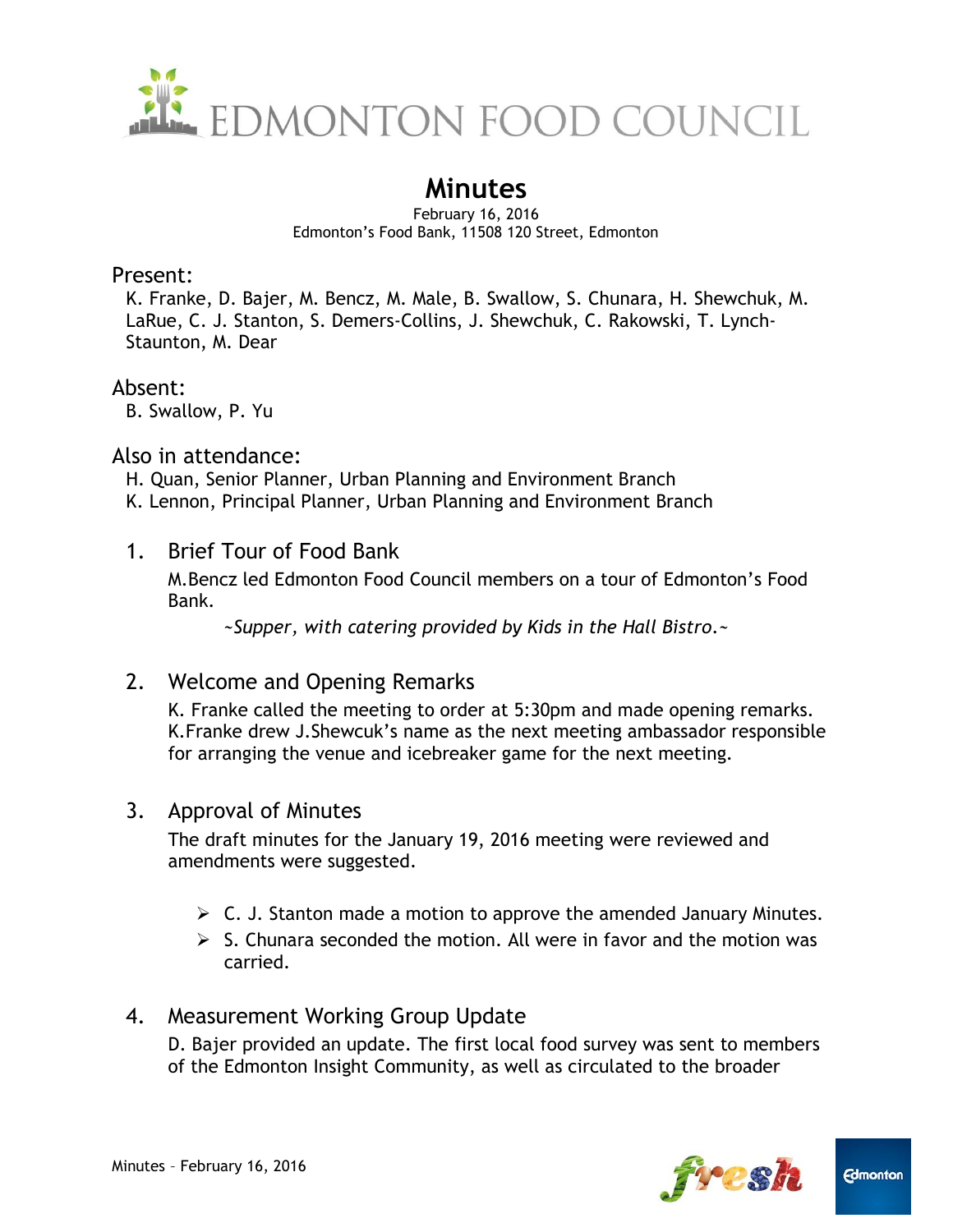

public. The survey is now closed, with over 2000 submissions and approximately 400 open-ended comments received.

**ACTION:** the Measurement Working Group will examine the data to see what initial patterns emerge, what information can be gleaned, and how it can best be presented to the public. They will explore how to work with Edmonton Insight Community staff for support.

# 5. Communications Committee Update

M.Male provided a summary of the first Communications Committee meeting. Committee members include: K. Franke, M.Male, H. Shewchuk, C.Rakowski, and D.Bajer. The committee's first meeting included a brainstorm of communications resources available to the EFC as well as ideas for how to improve communications. Overall, there is a desire to engage more with the community both to learn what is important to them, and to share the knowledge of the EFC with the community.

#### **ACTIONS:**

- The Communications Committee will reconvene, incorporate input from other EFC members, and present a communications plan at the March EFC meeting.
- H.Quan and K.Lennon will look at Fresh in the City newsletter analytics and report back at the March EFC meeting. They will also look at inviting a City of Edmonton communications advisor to the next meeting to provide insight.

# 6. 2016 Work Plan Development

K.Lennon asked EFC members for input into a work plan for staff. K.Franke and D.Bajer provided a summary of what has been discussed to date, around the question: by the end of 2016, what actionable items does the EFC want to have completed, and how? A lively and animated discussion followed, building off of previous input and discussions at November, December and January EFC meetings. Key points discussed included: a continued desire to focus on food security, a continued desire to improve communications, a desire to organize an event in 2016, a desire to understand where *fresh* implementation is at and what needs to be done, and a need to clarify EFC's roles. A debate ensued about the merits of EFC playing an event-planning role. Given that there was no clear consensus about this, a suggestion was made to explore event options.



**Edmonton**